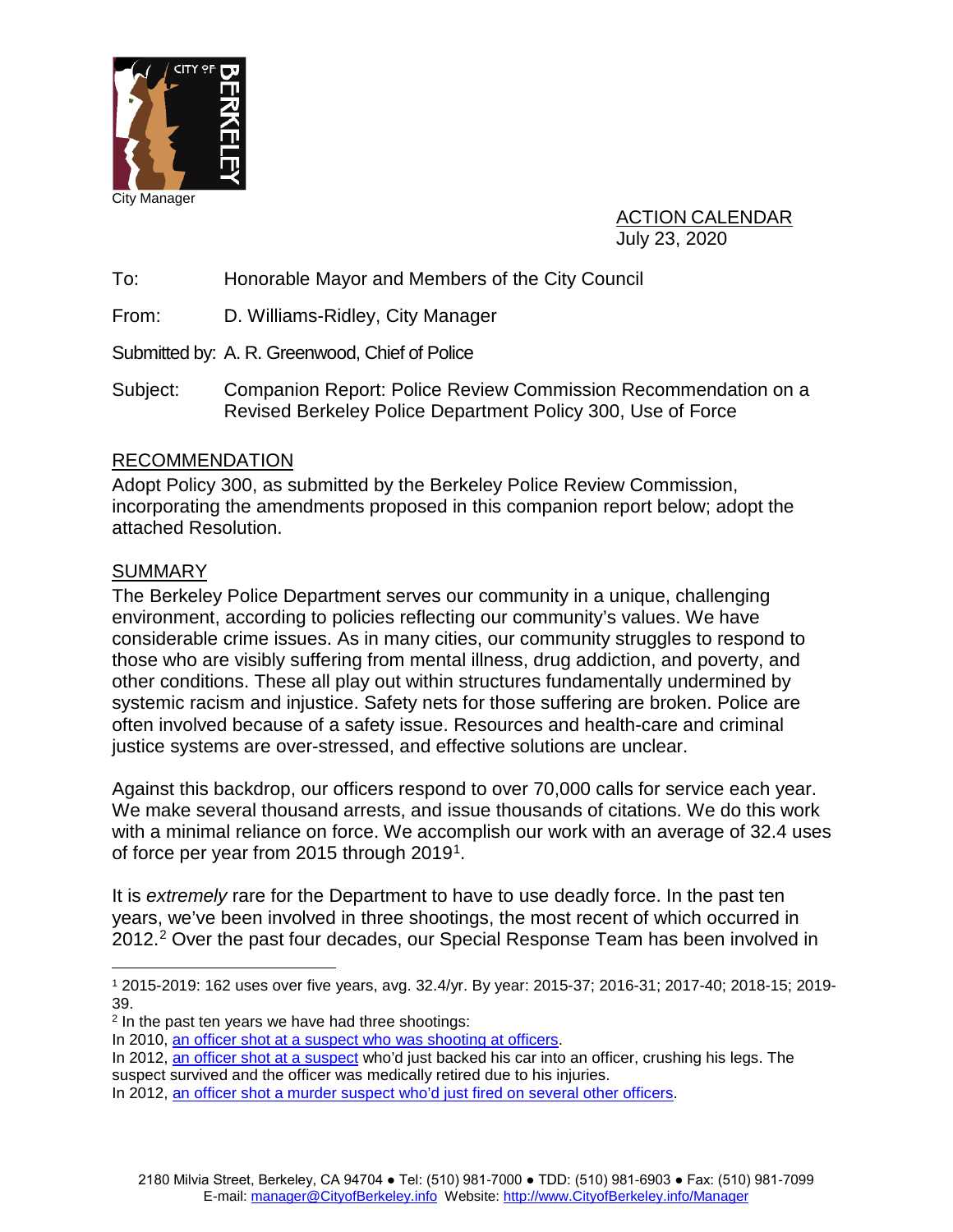only two shootings<sup>3</sup>. This is all the more impressive, given that our officers routinely respond to a multitude of potentially violent situations, including when our officers have been physically assaulted or attacked.

We achieve these results for many reasons, not the least among them: We screen for and hire good, smart, brave, diverse group of people; we train them according to our strong policies and organizational culture; and we provide active supervision in the field.

We strive to treat people with dignity and respect, in accordance with our core values<sup>[4](#page-1-1)</sup>. We implement and follow policies to minimize or eliminate harms, injuries, or deaths. We avoid reliance on use of force whenever we can. We train and employ deescalation tactics to slow events down; we train in Crisis Intervention Training to respond mindfully to people in crisis.

Our current policy, General Order U-2 Use of Force, has been in place with slight modifications over the past decade. However, as best practices and law have evolved, we at the Department and the City Council recognized the policy needed to be updated. To that end, we substantially updated the policy.

Following the Council's Urgency Item asking for the policy to be presented before the end of the legislative year, a team of subject matter experts and trainers met with the PRC Subcommittee on the Use of Force, and with the full Police Review Commission, participating in robust, intensive discussions as we worked through proposed revisions. The Department's proposed language was heavily amended, modified, and portions deleted through the process, while language from other departments' policies was incorporated into the draft. The Department and the PRC found common ground in some areas and differed in others.

Incorporating the amendments contained in this companion report into the proposed Policy 300 Use of Force, and adopting the attached resolution, will help to ensure our policy is at or ahead of similar policies across the nation, and that we are able to safeguard our community amidst uncertain times.

The matter of greatest concern is how the complete ban on tear gas impacts mutual aid availability. The loss of mutual aid undermines our ability as a department to protect our community members and critical city infrastructure and property during large scale demonstrations. The amended language under section 300.7.1, which was not prepared until recent review, post-PRC discussions, provides for exceptions to the tear gas ban to protect the lives of people, protect people from serious bodily injury, and to prevent the

<span id="page-1-0"></span> <sup>3</sup> In forty years, the Special Response Team has fired on suspects only twice: During [the hostage rescue](https://www.berkeleyside.com/2015/10/02/25-years-later-henrys-hostage-crisis-remembered) at Henry's, and at a takeover robbery suspect.

<span id="page-1-1"></span><sup>4</sup> Our BPD core values are: Integrity, Safety, Respect, Diversity, Professionalism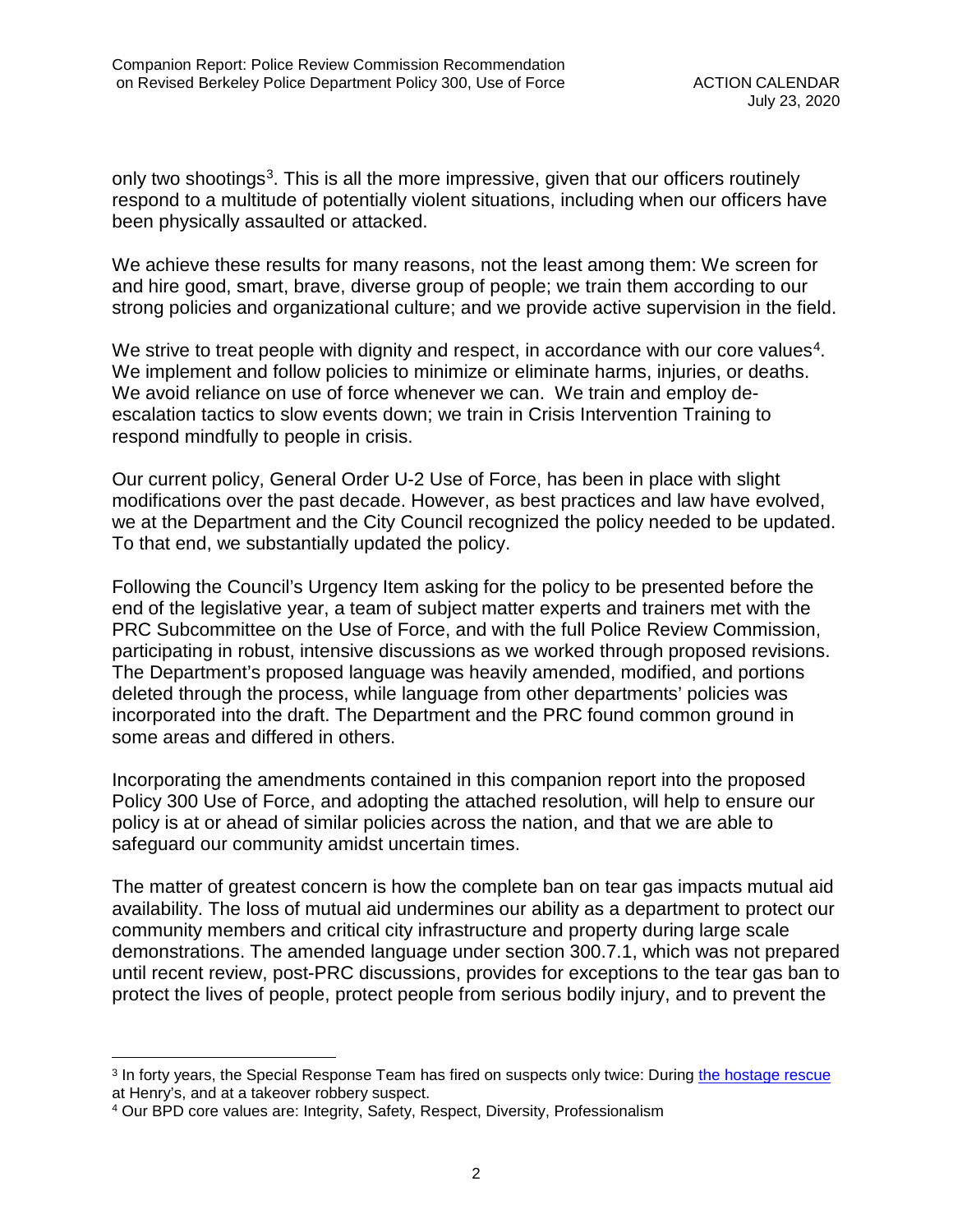imminent criminal destruction of property, and for use by the Special Response Team for barricaded subject situations.

It is our clear understanding that if a city or Department restricts mutual aid agencies from the use of tools to protect themselves from violent encounters, the Alameda County Sheriff's Office will not provide mutual aid, and other mutual aid agencies' Chiefs will make the decision for their agencies. Several chiefs have indicated they would not be able to provide mutual aid without the ability to protect themselves. Without the policy exceptions presented below, the City of Berkeley will be deprived of Mutual Aid assistance, which is *absolutely* required for success in managing large demonstrations. Since Mutual Aid is a voluntary program, agencies can choose to not provide mutual aid resources if they are not allowed to protect themselves.

Our success has grown from close working relationships with Mutual Aid agency commanders, who have collaborate with our Department, always operating with an understanding of operational goals and operating conditions.

Mutual Aid resources allowed the Berkeley Department to effectively and safely manage large scale demonstrations in 2017, 2018, et al. Our success and safety were contingent on the involvement of large numbers of personnel from other agencies.

Should agencies be prevented from using their tools, training and policies, in support of our City's goals in managing demonstrations, the City will lose Mutual Aid resources, and I and the Department will not be able to fulfill our responsibility, to protect our community members and our City.

# FISCAL IMPACTS OF RECOMMENDATION

Staff costs associated with training of BPD officers on the policy changes. Substantial costs of potential damage associated with loss of Mutual Aid resources to safely manage large incidents.

# CURRENT SITUATION AND ITS EFFECTS

### **Recommendations for Amendments to Language and Rationale**

Below we provide recommendations for amending language, as well as the rationale for each recommendation. New language is underlined, deleted language is shown in strikethrough text.

### **300.1 Sanctity of Life**

Amend final sentence, adding "strive to", to read:

Officers must respect the sanctity of all human life, and strive to act in all possible respects to preserve human life, do everything possible to avoid unnecessary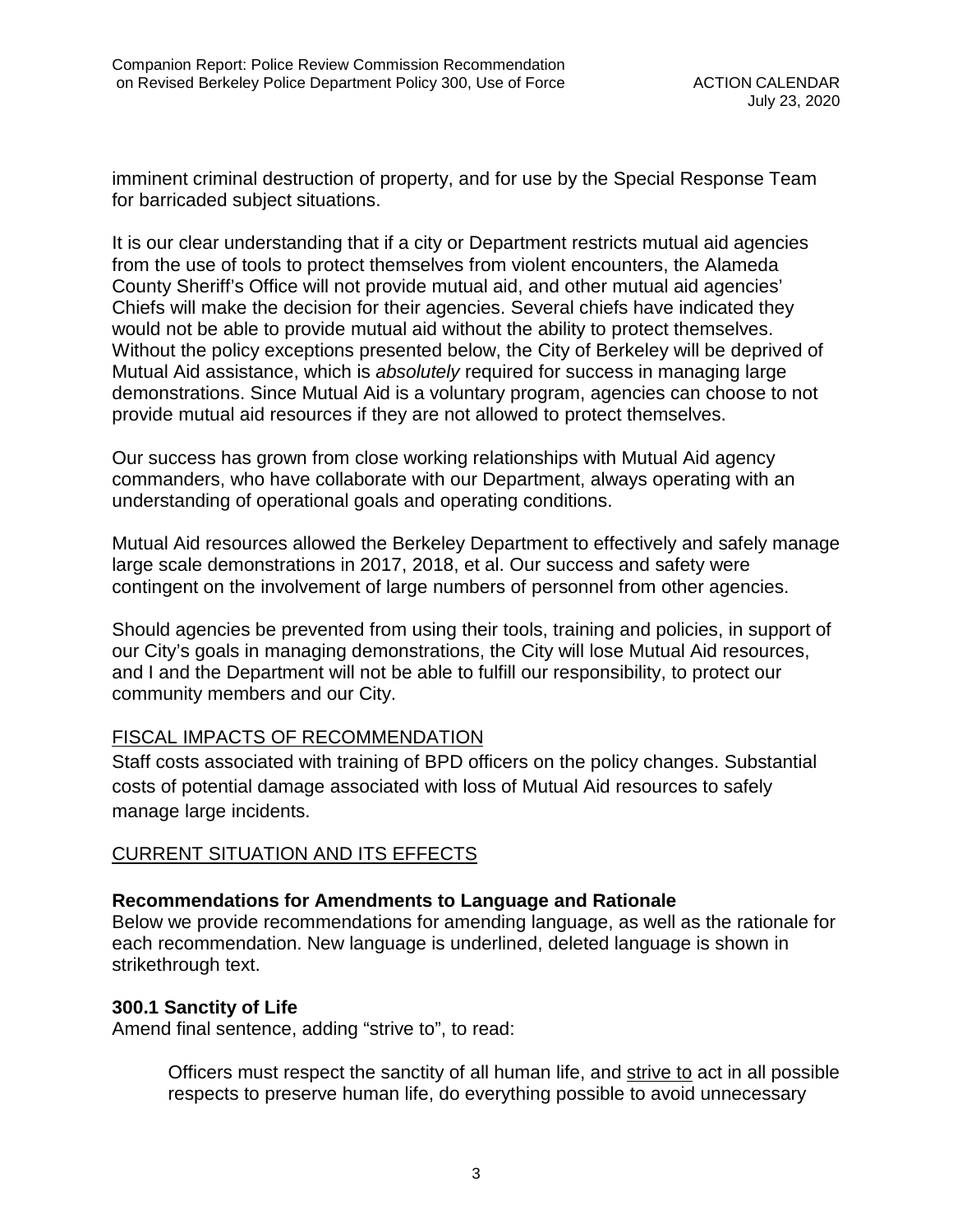use of force, and minimize the force that is used while still protecting themselves and the public.

**Rationale:** The phrase, "strive to" creates an attainable standard to which our members can reasonably be held. If officers were to literally "… act in all possible respects to preserve human life, (and) do everything possible…" officers would not be allowed to use deadly force in *any* case, because one would simply have to not use force—i.e. take no action—regardless of the consequences.

## **300.1.3 CORE PRINCIPLES; A. DE-ESCALATION AND FORCE MINIMIZATION**

Amend first sentence, adding "shall", to clarify an officer's goal shall be to de-escalate wherever possible, to read:

Every officer's goal, throughout an encounter with a member of the public, shall be to de-escalate wherever possible…"

## **300.1.3 CORE PRINCIPLES; C. MINIMIZING THE USE OF DEADLY FORCE**

Replace language in this Core Principle with the language describing use of deadly force as appears in 300.4 USE OF DEADLY FORCE, as follows:

An officer's use of deadly force is justified only when the officer holds an objectively reasonable belief, based on the totality of the circumstances, that such force is objectively necessary to, 1) defend against an imminent threat of death or serious bodily injury to the officer or another or 2) apprehend a suspected fleeing person for any felony that threatened or resulted in death or serious bodily injury, provided the officer has a objectively reasonable belief that the person will cause imminent death or serious bodily injury to another unless immediately apprehended.

**Rationale:** This provides the reader with an understanding that as a matter of principle, deadly force is to be minimized, while ensuring that the descriptions of when the use of deadly force is justified are identical at both locations within the policy.

### **300.1.4 DEFINITIONS**: Control Techniques

Add the terms "verbalization" and "control holds" to this definition:

**Control Techniques -** Verbalization, Control Holds, Personal Impact Weapons and Take Downs.

**Rationale:** The addition of these terms ensure consistency of terminology across the policy.

## **300.3.3 FACTORS USED TO DETERMINE THE REASONABLENESS, NECESSITY AND PROPORTIONALITY OF FORCE**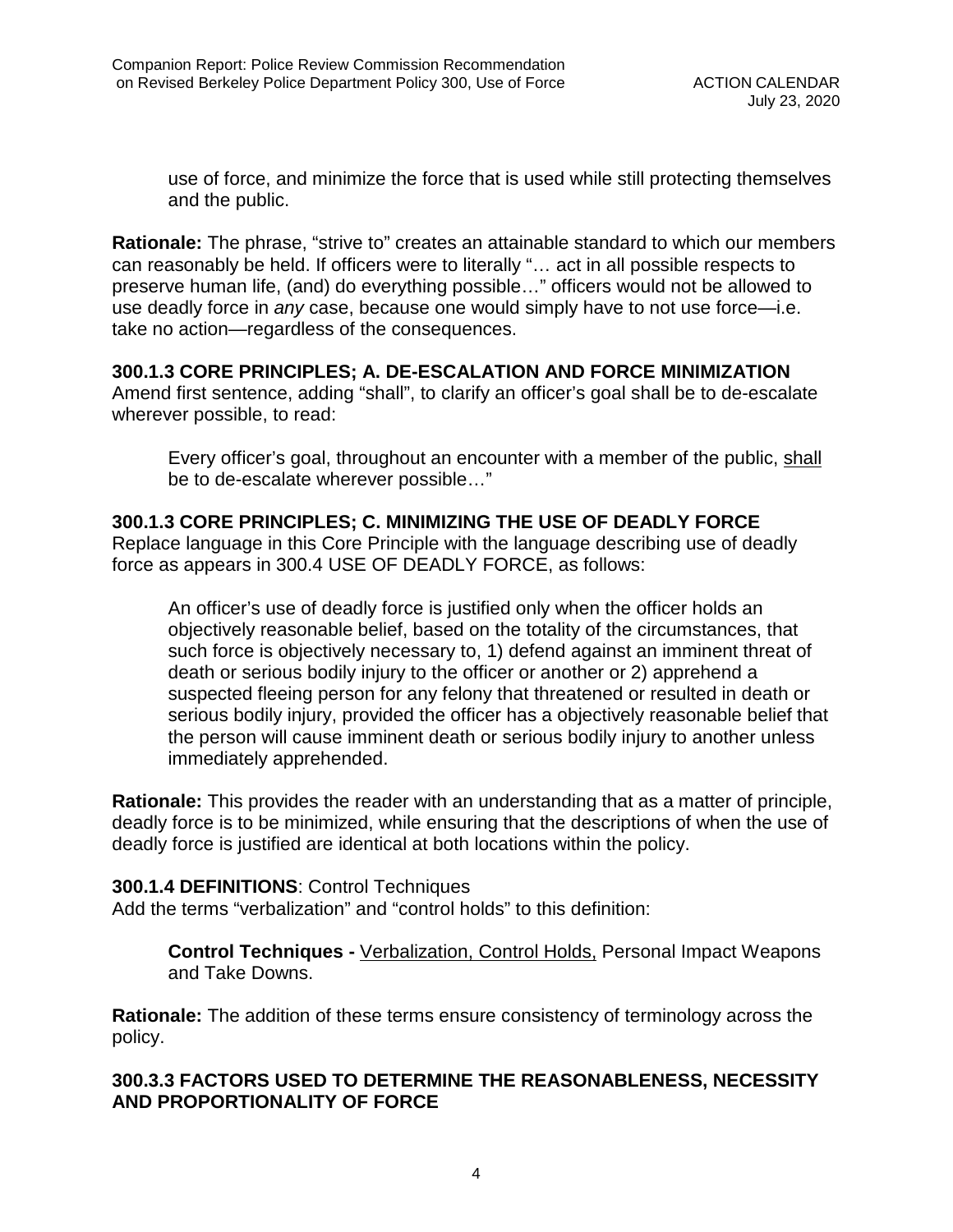Amend the paragraph following the list of factors, to read:

The types of resistance officers may encounter fall along a continuum, from a cooperative person to a combative person an active assailant.

**Rationale:** This better aligns with the definitions in 300.1.4, where "Combative Resistance" is defined, in a manner that can be applied to the notion of a "combative person", while the term "active assailant" is not defined in any way.

### **300.4 USE OF DEADLY FORCE**

The first paragraph of this section uses the word, "imminent" in phrases adapted from the Camden NJ policy. However, the PRC's definition of "imminent", appearing in the final paragraph, differs from the Camden definition. We propose language drawn in part from Camden's definition of "imminent," thereby better aligning the policy and definition of imminent. Amend the final paragraph of the section, to better define imminent, incorporating some language from Camden, NJ policy, to read:

A threat of "imminent death or serious bodily injury" exists An "imminent" threat of death or serious bodily injury exist when, based on the totality of the circumstances, a reasonable officer in the same situation would believe that a person the person threatening danger has the present ability, opportunity, and apparent intent to immediately cause death or serious bodily injury to the officer or another person. An officer's subjective fear of future harm alone in insufficient as an imminent threat. An imminent threat is one that from appearances is reasonably believed to require instant attention. The threatened harm does not have to be instantaneous, but requires immediate action to resolve. The period of time involved is dependent on the circumstances and facts of each situation and is not the same in all situations. An officer's subjective fear of future harm alone is insufficient as an imminent threat.

**Rationale:** This language more clearly provides for the ability to protect the community from an immediate threat, in keeping with the Federal standard established in Tennessee v. Garner. The Camden NJ, BART, San Francisco and Oakland police departments all use language related to deadly force that aligns with case law but that use "[i](#page-10-0)mmediate" and "imminent" in different ways<sup>i</sup>.

### **300.6 REPORTING REQUIREMENTS**

Amend the language of this section regarding the separate requirement to complete a "Use of Pepper Spray Report," to read:

All uses of force shall be documented promptly, completely and accurately in an appropriate report, depending on the nature of the incident and the level of force used. The officer should articulate the factors perceived and why he/she believed the use of force was objectively reasonable and objectively necessary under the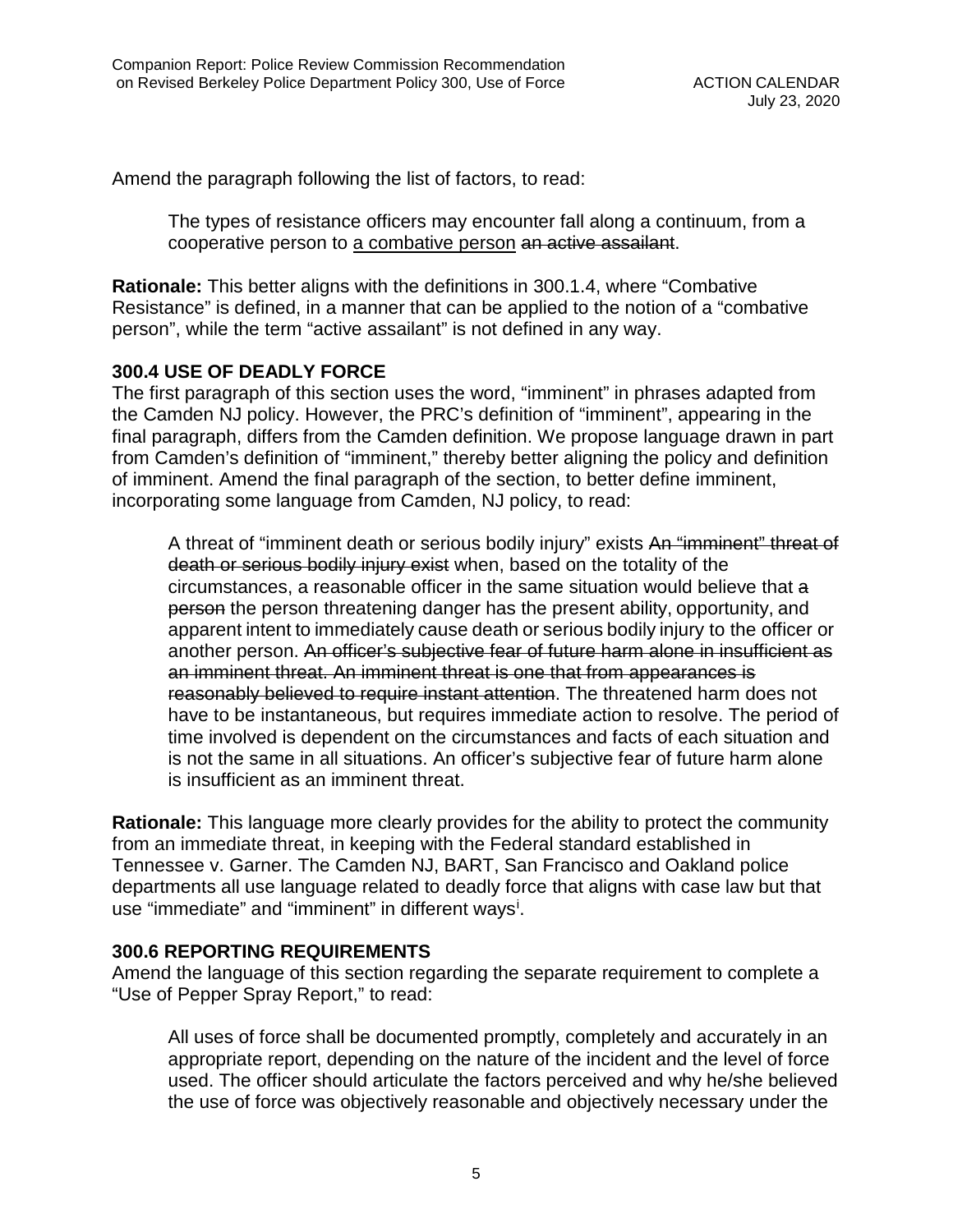### circumstances. Whenever an officer or employee uses Oleoresin Capsicum (pepper spray) he or she must also complete a "Use of Pepper Spray Report."

**Rationale:** As noted in the PRC's Referral Response Report, pepper spray use "… must be documented on a separate "Use of Pepper Spray" report that is distributed to the Mayor and Councilmembers and the PRC. The Council established this requirement in September 1997. Chief Greenwood suggested that, in light of the revised policy's more comprehensive reporting of all types of force used, including pepper spray, this separate reporting requirement be eliminated. The PRC is agreeable to this, as long as the comprehensive use of force reporting requirements become policy."

Reporting Pepper Spray use is required under the comprehensive reporting requirements of Section 300.6.2 of the new policy; we therefore would delete the language as noted above, and no longer separately report use of pepper spray.

### **300.6.2 USE OF FORCE REPORTING LEVELS – LEVEL 1**

Under Level 1, amend the language of paragraph (a), adding "There is no use of force to report when" and "since", to read:

(a) There is no use of force to report when the subject allowed him/herself to be searched, escorted, and/or handcuffed or placed in a control hold, since the officer did not use force to overcome resistance, nor did the officer use force in the absence of resistance.

**Rationale:** This would explicitly confirm there is no use of force involved in the listed scenarios.

Under Level 1, final paragraph, amend the language to read:

Officers shall document Level 1 actions in their a police report, <del>, citation, Field</del> Interview, and / or CAD entry. Supervisors will review police report narratives for approval.

**Rationale:** Our reporting and approval systems do not provide for narrative entry and routine supervisory review for citations, Field Interviews, or CAD entries. Amending this language aligns our systems and procedures with the intent of the policy.

# **300.6.2 USE OF FORCE REPORTING LEVELS – LEVEL 2**

Amend the language in (b)(1) as follows:

(b) Officer's use of force was limited to the following:

1. Firearm drawn from holster or otherwise deployed in during an interaction with an individual, and/or displayed, and/or pointed at that an individual to compel them to take a desired action. No report is necessary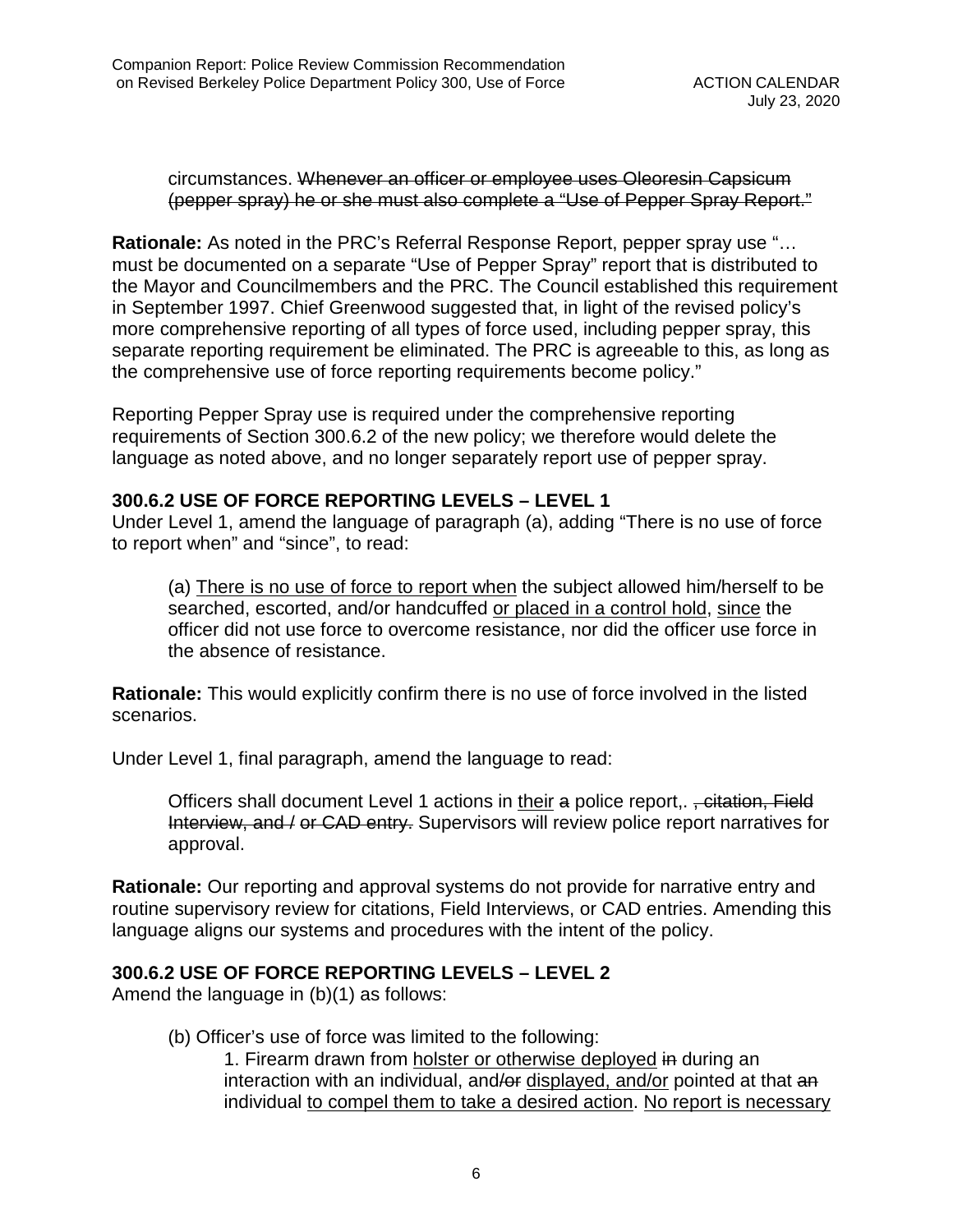### where an officer draws or deploys a weapon outside of the subject's view, or during any activity, such as a building search, where the firearm was never pointed at a subject in order to gain compliance.

**Rationale:** Amending the language meets our and the PRC's intent, that we are reporting when firearms are drawn and pointed at someone, in order to compel them to take a desired action. The language also recognizes there are instances, as we discussed during meetings with the PRC, where firearms may be drawn or deployed at times, e.g. during building searches, perimeter cover assignments, where there is never any contact with a suspect. These instances would not be reportable as uses of force.

Amend the final paragraph under Level 2 to read:

A supervisor not directly involved in the application of the use of force, An uninvolved supervisor, when practical, when feasible, will shall respond to the scene if not already present, and conduct a Use of Force Investigation, ensuring that statements are taken from the suspect and witnesses, and ensure that photos are taken of all involved parties, as appropriate. If the incident fits the parameters for a Level 2 incident, the supervisor will enter all applicable data into Blue Team and attach a completed Use of Force Investigation Checklist with a brief summary.

**Rationale:** The phrase "when practical" aligns the language of this paragraph to the language of the similar paragraph in the following section, regarding Level 3 use of force reporting. This language reflects the fact that we strive for supervisory presence in situations where force is used or anticipated to be used. Often more than one supervisor may be present. Unless the supervisor was directly involved in the application of the use of force, the supervisor is in the best position to review and approve the use of force.

# **300.6.2 USE OF FORCE REPORTING LEVELS – LEVEL 3**

Amend the final paragraph under Level 3 to read:

A supervisor not directly involved in the application of the use of force, An uninvolved supervisor, when practical, will shall respond to the scene if not already present, and conduct a Use of Force Investigation, ensuring that statements are taken from the suspect and witnesses, and ensure that photos are taken of all involved parties, as appropriate. If the incident fits the parameters for a Level 3 incident, the supervisor will enter all applicable data into Blue Team and attach a completed Use of Force Investigation Checklist.

**Rationale:** This language corresponds directly with the similar language in Level 2, thereby bringing consistency to the policy and procedures.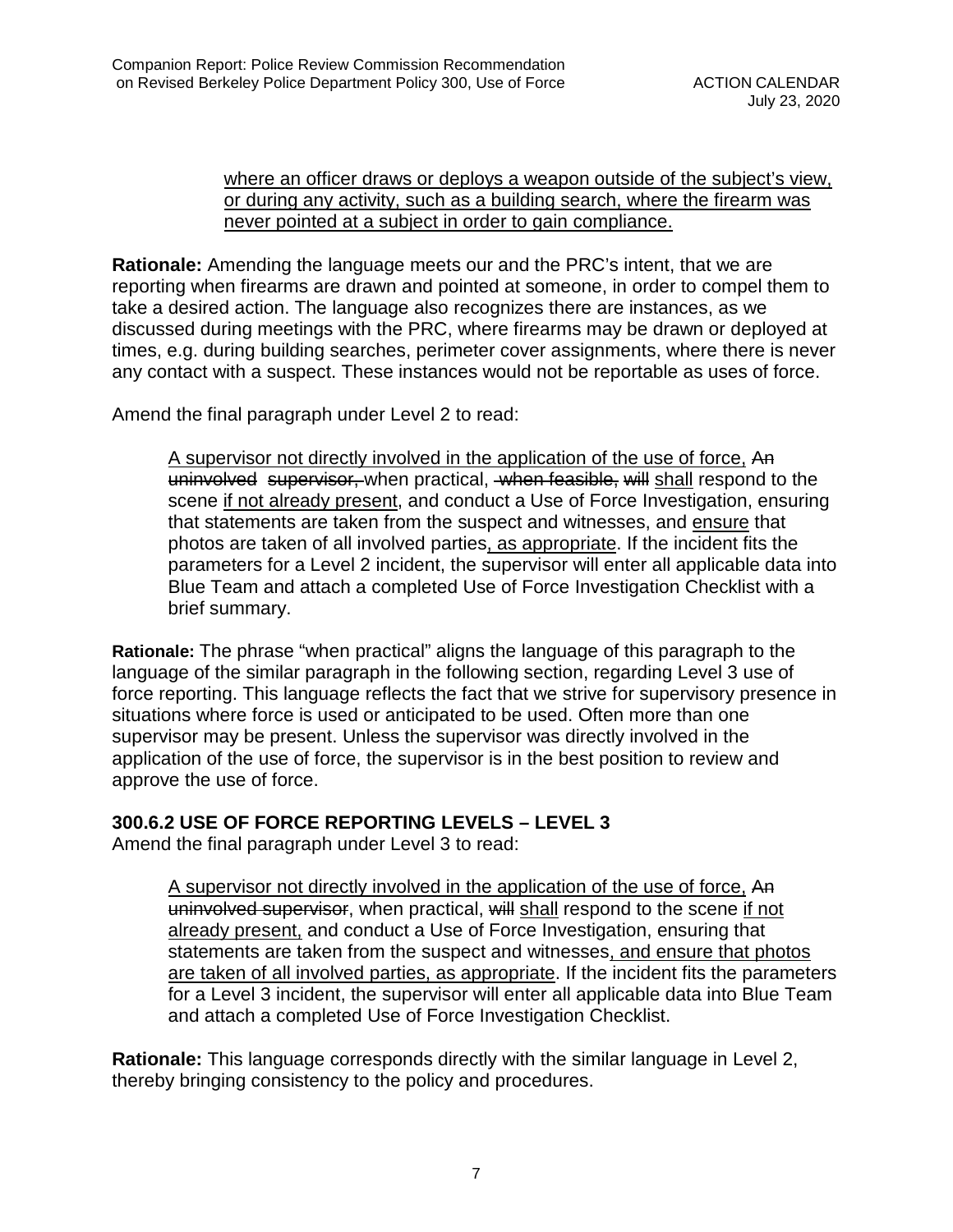## **300.6.2 EMPLOYEE USE OF FORCE**

Renumber to 300.6.3 Add (a) and (b) below to the existing language, to read in whole:

> When any Berkeley Police Department employee has engaged in a use of force as defined in this policy, the use of force must be reported to a Berkeley Police supervisor and investigated in accordance with this policy.

- (a) In the event a use of force as described as Level 1, Level 2, or Level 3 occurs during an unusual occurrence as described in General Order U-4, the officer shall prepare a supplemental report as soon as practical following the incident.
- (b) Each office shall include in the report, to the extent possible, specific information regarding each use of force, e.g. the reason for the use of force, location, description of the individual(s) upon whom force was used, type of force used, etc.

**Rationale:** This addition of (a) and (b) ensures specific language in GO U-2 which was specifically drafted and incorporated into the use of force policy as part of a settlement agreement in Law et al v. City of Berkeley et al 15-5343 JSC, is retained in the Use of Force policy.

**300.6.3 REPORTING TO CALIFORNIA DEPARTMENT OF JUSTICE**

Renumber to 300.6.4

# **300.6.4 PUBLIC RECORDS**

Renumber to 300.6.5

### **300.3.7.1 RESTRAINT AND CONTROL DEVICES**

Amend the language of this section as follows, affirming that tear gas, pepper spray and smoke shall not be used to disperse peaceful demonstrators, while allowing its use under a limited set of circumstances. Adopt the attached resolution. Amend the policy language as follows:

Restraint and control devices shall not be used to punish, to display authority or as a show of force. Handcuffs, body wraps and spit hoods shall only be used consistent with Policy 302. Batons, approved less-lethal projectiles, and approved chemical agents shall only be used consistent with Policy 303. As per City Council resolution (June 9, 2020), the use of tear gas by employees of the Berkeley Police Department, or any outside department or agency called to respond to mutual aid in Berkeley, is prohibited. Pepper spray or smoke for crowd control by employees of the Berkeley Police Department, or any outside department or agency called to respond to mutual aid in Berkeley, is prohibited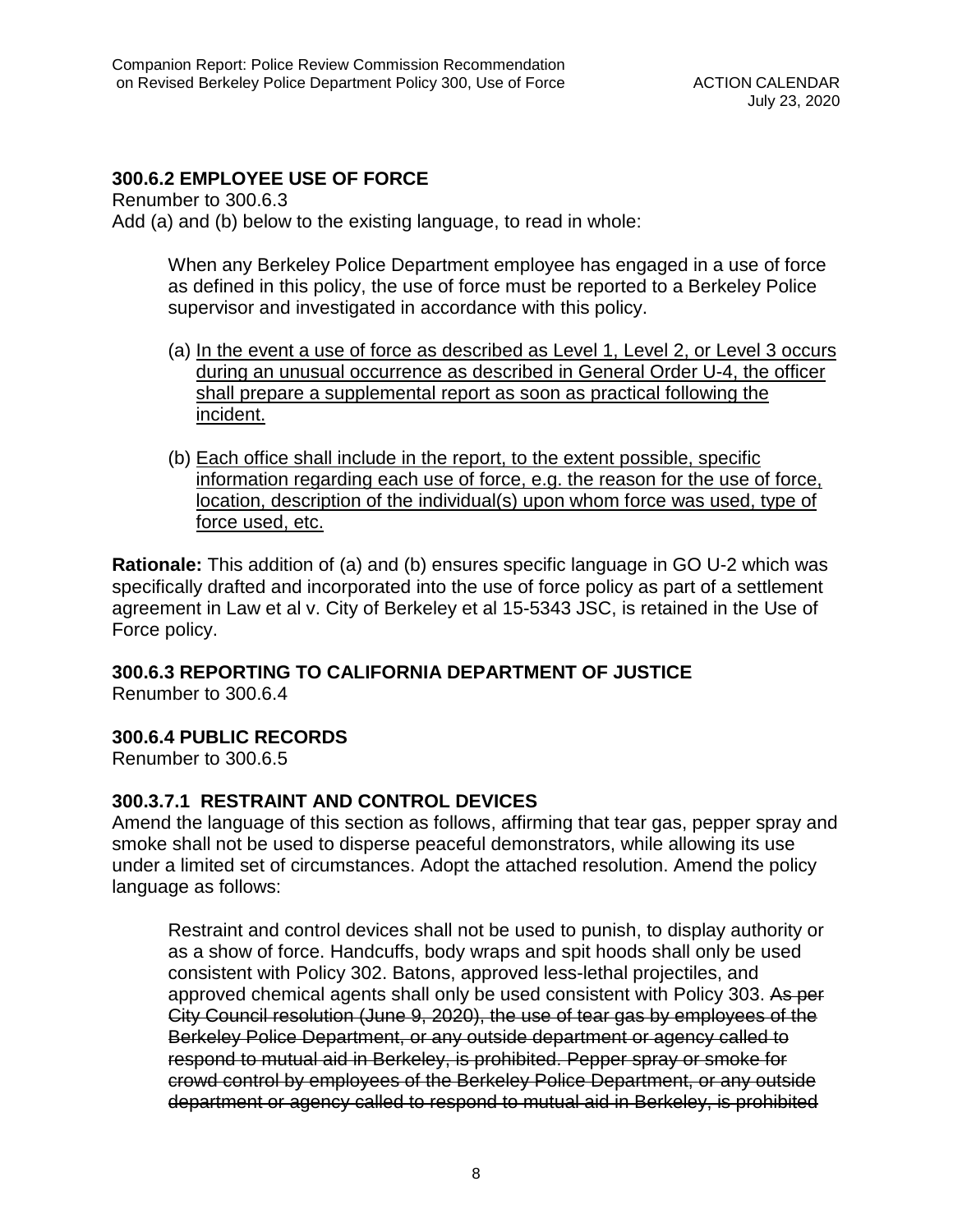during the COVID-19 pandemic, or until such time as the City Council removes the prohibition.

The use of tear gas, pepper spray, or smoke against persons taking part in a protest or demonstration is prohibited.

This prohibition does not apply where, upon the decision of the Chief of Police or Incident Commander, it is determined that the use of tear gas or any other chemical weapons is objectively reasonable and objectively necessary to protect the lives of people, protect people from serious bodily injury, or to prevent the imminent criminal destruction of property, including the Martin Luther King Jr. Civic Center and the Ronald T. Tsukamoto Public Safety Building. To the fullest extent possible, such use of tear gas or other chemical weapons is allowed only after an audible warning of their use has been issued and after sufficient time to comply has been granted. In the event immediate use is necessary, notification to the Chief of Police of his/her designee, shall be made as soon as possible after the deployment.

On Sept. 12, 2017, the Berkeley City Council re-affirmed and further amended the Council's policy regarding the use of pepper spray as such use relates to crowd control, expression of First Amendment speech, and addressing acts of violence by specific individuals within a crowd. Officers shall not use pepper spray as a crowd control technique to disperse or move a crowd. Oleoresin Capsicum (pepper spray) shall not be directed against a person or persons who are engaged in legal speech or other expression that is protected by the First Amendment, nor upon those committing unlawful acts by non-violent or passive resistant means, (e.g. sitting or lying down to block a street or doorway.)

Tear gas may be used by trained personnel in the conduct of Special Response Team operations, e.g. during a barricaded subject operation, when it is objectively reasonable and objectively necessary to protect people from the risk of serious bodily injury or death.

**Rationale regarding Mutual Aid and the effects of the Tear Gas ban:** The full ban on tear gas impacts mutual aid availability, and therefore our ability as a department to protect our community members and critical city infrastructure and property during large scale demonstrations. This amended language provides for exceptions to the tear gas ban to protect the lives of people, protect people from serious bodily injury, and to prevent the imminent criminal destruction of property, and for use by the Special Response Team for barricaded subject situations. This language is similar to a recent court ruling in Oakland.

The language regarding use of Pepper Spray are brought verbatim from GO U-2.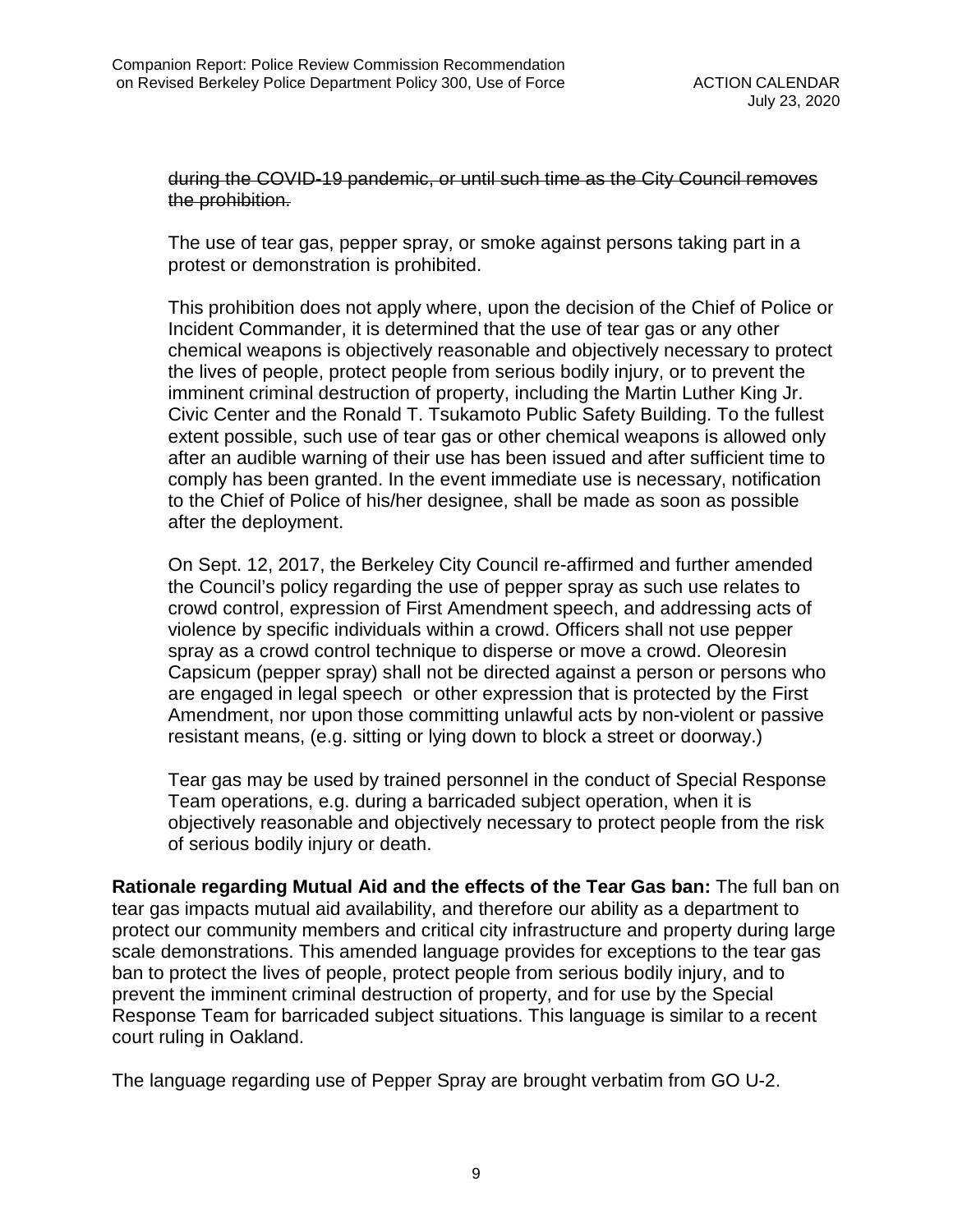It is our clear understanding that if a city or Department restricts mutual aid agencies from the use of crowd management tools to protect themselves from violent encounters, the Alameda County Sheriff's Office will not provide mutual aid, and other mutual aid agencies' Chiefs will make the decision for their agencies, and likely follow suit. Absent these exceptions, the City of Berkeley will be deprived of the Mutual Aid assistance which has been a key factor in managing numerous large events. Mutual Aid is a voluntary program. Agencies can choose to not provide mutual aid resources.

Mutual Aid agency commanders collaborate with the host agency, gaining an understanding of operational goals and operating conditions.

Mutual Aid allowed the Berkeley Department to effectively and safely manage large scale demonstrations in 2017, 2018, et al. Our success and safety were contingent on the involvement of large numbers of personnel from other agencies. Should agencies be prevented from using their tools, training and policies, in support of our City's goals in managing demonstrations, the City will Mutual Aid resources.

Recently, we have seen federal law enforcement being inserted into cities where there is a claim that "locals authorities" can't provide for their community's safety. The best way to insulate our community from this sort of opportunistic intervention is to ensure we have the ability to safeguard the city through using Law Enforcement Mutual Aid, using our proven strategies, tools, and training, including our mutual aid resources.

Reducing or eliminating our ability to utilize mutual aid severely compromises our ability to safeguard the city. If our City is perceived as not being able to manage community safety, one could conceive that the City could become a target for the opportunistic placement of federal resources here.

# **300.9 USE OF FORCE ADMINISTRATIVE REVIEW**

Amend the first paragraph to read:

The Division Captain shall review the Use of Force Report (and when applicable, Use of Pepper Spray Report) and route the report to the Chief of Police with a recommendation of findings. The Chief of Police may convene a Review Board as outlined in Policy 301 instead of utilizing Division Captain Review.

**Rationale:** This change aligns with the change under 300.6 above, eliminating the legacy Use of Pepper Spray Report.

# RATIONALE FOR RECOMMENDATIONS

Rationales are included in each amendment request above.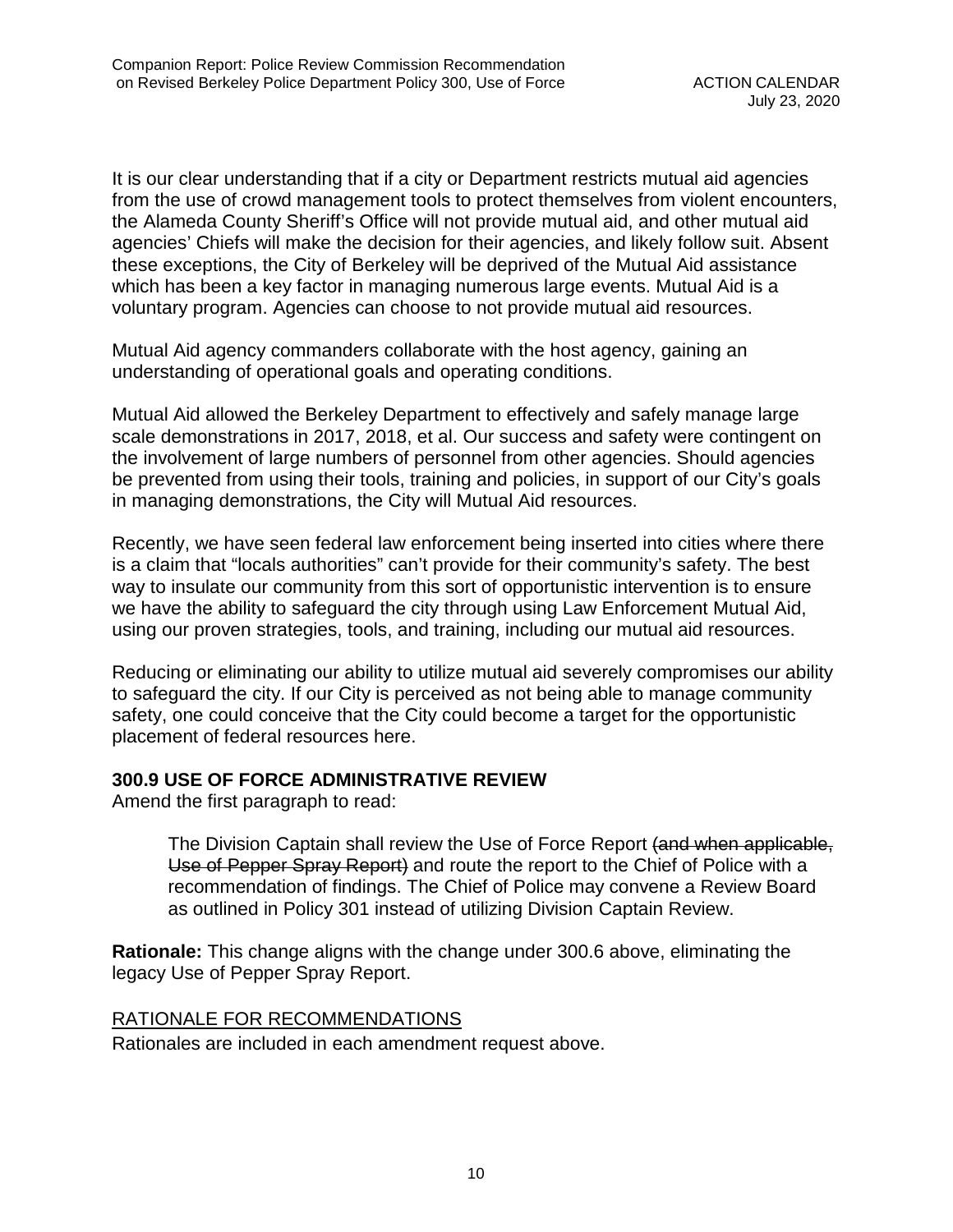# ALTERNATIVE ACTIONS CONSIDERED

No viable means of managing large scale demonstrations without Mutual Aid resources were identified by staff, subject matter experts, and other law enforcement resources.

### CONTACT PERSON

A.R. Greenwood, Chief of Police (510) 981-5700

#### <span id="page-10-0"></span><sup>i</sup> **DEADLY FORCE / USE OF FIREARM LANGUAGE: Tennessee v Garner adds to Graham standard, to protect a community from immediate threat.**  $\overline{a}$

Departments discussed during PRC/BPD meetings, such as Camden PD, BART, San Francisco and Oakland all use language related to deadly force that is in line with case law and does not necessarily require an imminent threat when using force against a dangerous fleeing felon – most focus on the need to take immediate action to protect the community from the danger posed by the fleeing felon. Imminent as defined in the policy draft means the danger about to happen in the actual moment (e.g. a suspect is pointing a gun at a victim) as opposed to the concept that there is a need to take immediate action (e.g. an armed homicide suspect is running towards a school). Camden, BART, San Francisco and Oakland policy language covering use of force on a dangerous fleeing felon is excerpted below:

# **CAMDEN POLICE DEPARTMENT**

24. Strict additional requirements must be met before an officer may use deadly force against a fleeing suspect. An officer may use deadly force to prevent the escape of a fleeing person only if all of the following conditions are met: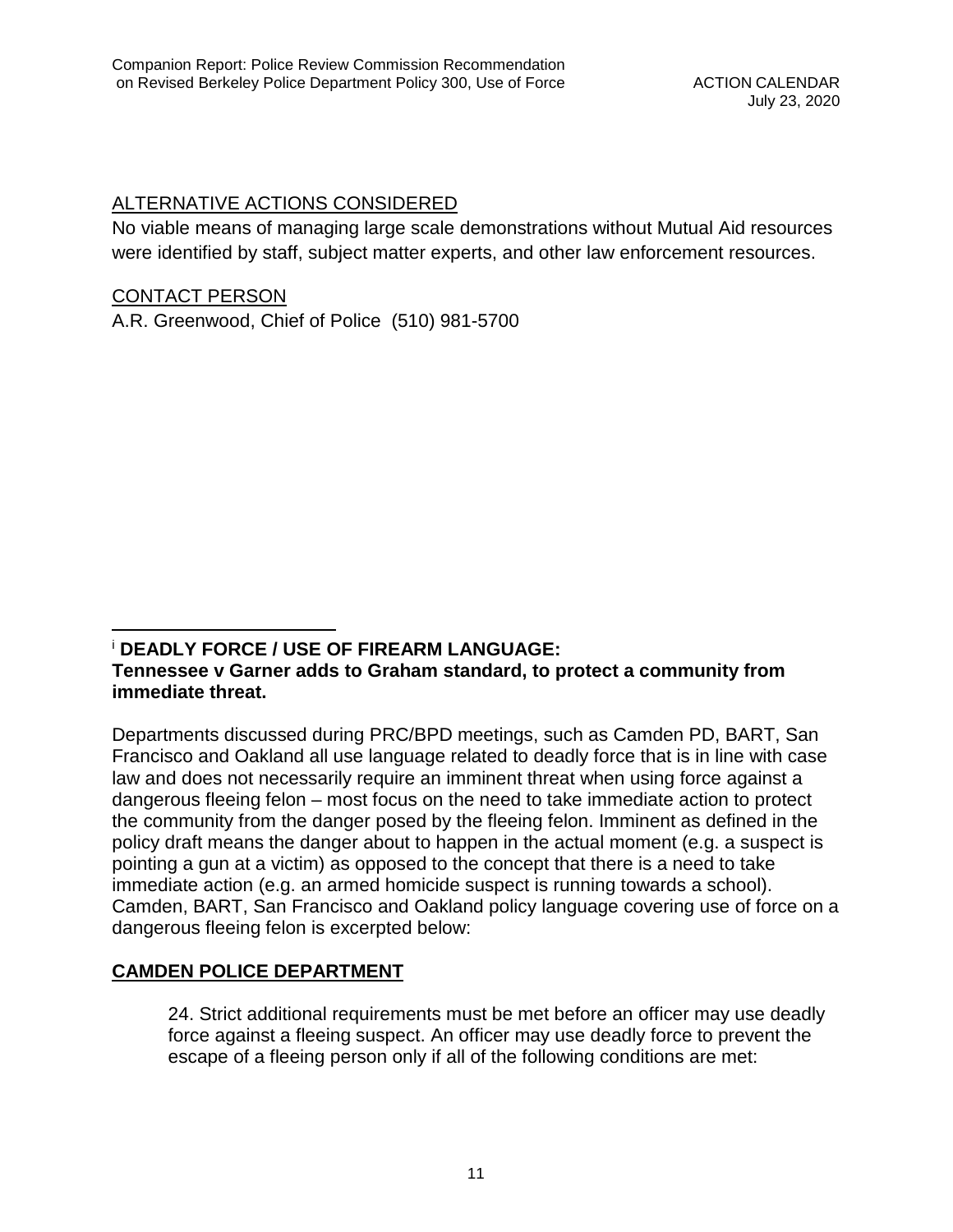$\overline{a}$ 

a. The officer has probable cause to believe the suspect has committed an offense in which the suspect caused or attempted to cause death or serious bodily harm; and

b. The suspect will pose an imminent danger of death or serious bodily harm should the escape succeed; and

c. The use of deadly force presents no substantial risk of injury to innocent persons.

We note Camden's definition of Imminent differs significantly from Berkeley's as proposed by the PRC. If we are going to keep imminent in our policy I suggest we change our definition to align with theirs: Here is their policy language:

Imminent Danger: Imminent danger describes threatened actions or outcomes that are immediately likely to cause death or serious bodily harm to an officer or another person, unless action is taken. In order to be imminent, the person threatening danger must have the means/instruments and opportunity/ability to cause death or serious bodily harm. The threatened harm does not have to be instantaneous. The period of time involved is dependent on the circumstances and facts of each situation and is not the same in all situations.

# **SAN FRANCISCO POLICE DEPARTMENT**

i. To apprehend a person when both of the following circumstances exist:

The officer has reasonable cause to believe that the person has committed or has attempted to commit a violent felony involving the use or threatened use of deadly force; AND

The officer has reasonable cause to believe that a substantial risk exists that the person will cause death or serious bodily injury to officers or others if the person's apprehension is delayed;

# **OAKLAND POLICE DEPARTMENT**

3. To apprehend or arrest a person when the following three conditions are met:

> a. The member has reasonable cause to believe that the person is involved in the commission of a violent felony that includes the use or threatened use of deadly force; and

b. The member has reasonable cause to believe that the person poses an immediate threat of death or serious bodily injury to the member or a third person if not immediately apprehended; and c. Other reasonably known and available means of apprehending the person have failed, are inadequate or are immediately unavailable.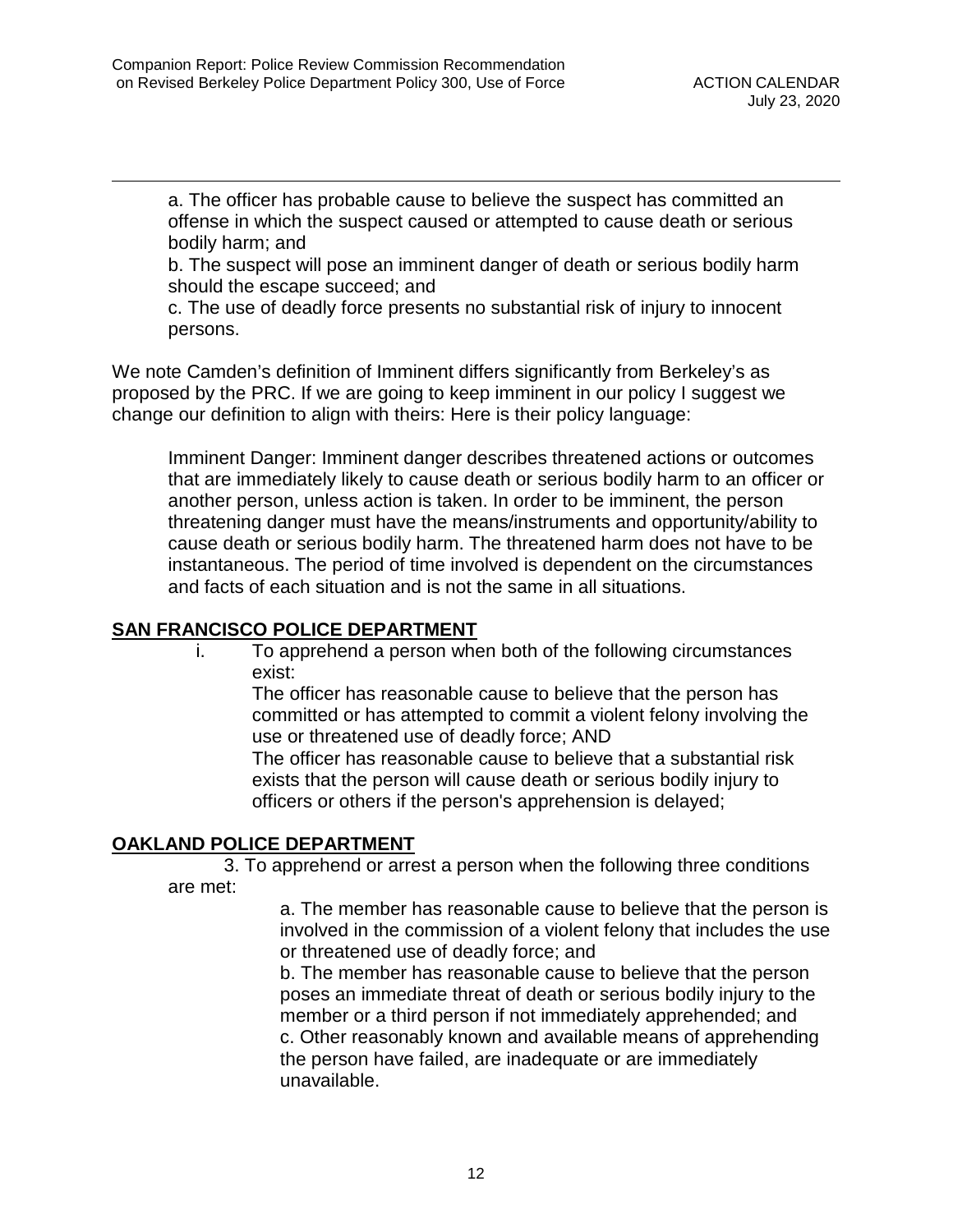$\overline{a}$ 

**BAY AREA RAPID TRANSIT POLICE DEPARTMENT** (BART requires imminent threat for fleeing felons but defines it differently that our policy does)

(b) An officer may use deadly force to stop a fleeing subject when the officer has probable cause to believe that the person has committed, or intends to commit, a felony involving the infliction or threatened infliction of serious bodily injury or death, and the officer reasonably believes that there is an imminent risk of serious bodily injury or death to any other person if the subject is not immediately apprehended. Under such circumstances, a verbal warning should precede the use of deadly force, where feasible.

Imminent does not mean immediate or instantaneous. An imminent danger may exist even if the suspect is not at that very moment pointing a weapon at someone. For example, an imminent danger may exist if an officer reasonably believes any of the following:

(a) The person has a weapon or is attempting to access one and it is reasonable to believe the person intends to use it against the officer or another.

(b) The person is capable of causing serious bodily injury or death without a weapon and it is reasonable to believe the person intends to do so.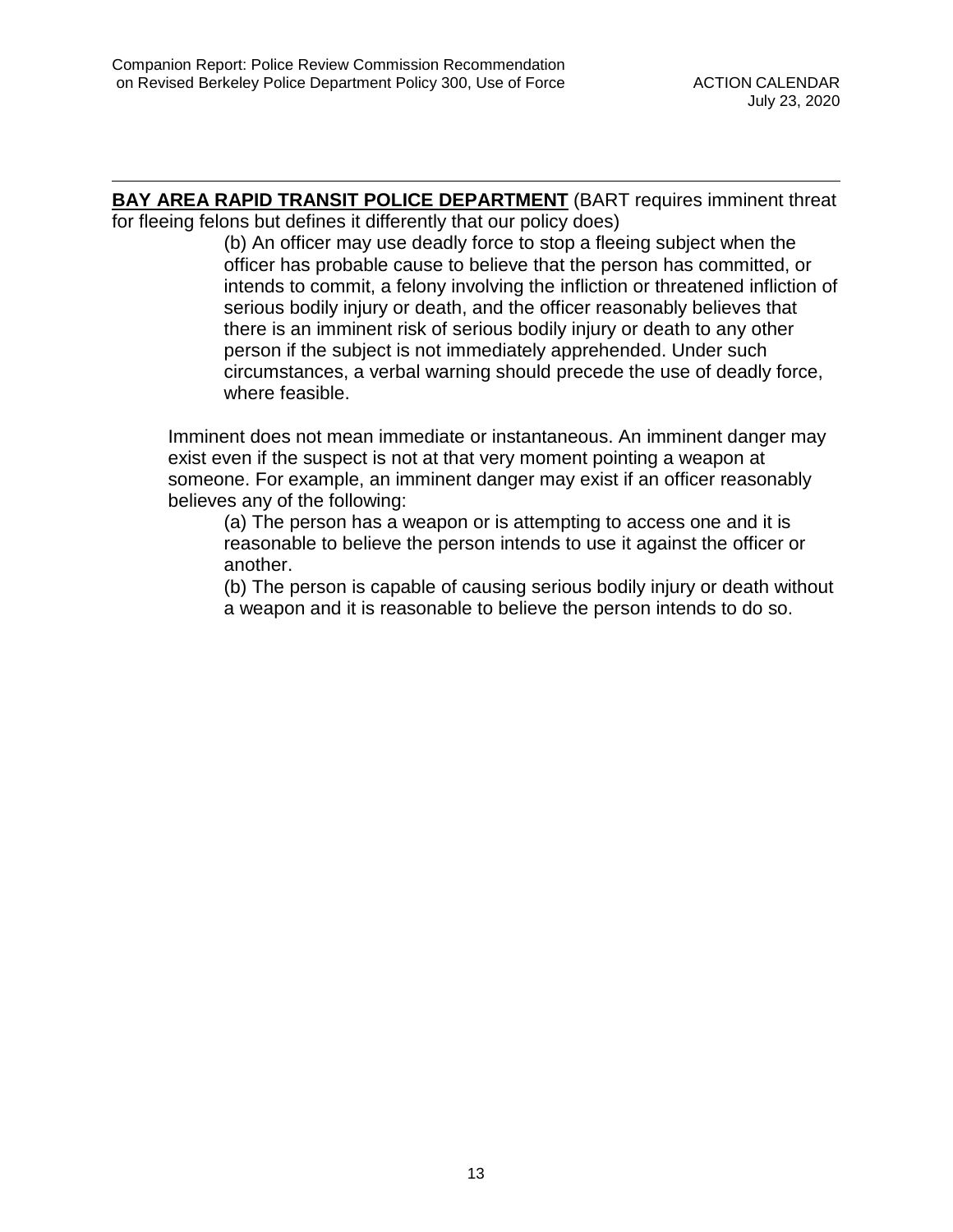### RESOLUTION NO. ##,### N.S.

A RESOLUTION PROHIBITING THE USE OF TEAR GAS, PEPPER SPRAY, AND SMOKE AND LIMITING THE USE TO PROTECT THE LIVES OF PEOPLE, PROTECT PEOPLE FROM SERIOUS BODILY INJURY, OR TO PREVENT THE IMMINENT DESTRUCTION OF THE MARTIN LUTHER KING JR CIVIC CENTER BUILDING AND THE RONALD T. TSUKAMOTO PUBLIC SAFETY BUILDING

WHEREAS, on June 9, 2020, the City Council prohibited the use of tear gas; and

WHEREAS, on June 9, 2020, the City Council prohibited the use of pepper spray and smoke for crowd control during the COVID-19 pandemic; and

WHEREAS, the Berkeley Police Department seeks the limited use of tear gas, and pepper spray and smoke for crowd control during the COVID-19 pandemic to protect the lives of people, protect people from serious bodily injury, and protect certain City buildings.

NOW THEREFORE, BE IT RESOLVED by the Council of the City of Berkeley:

Section 1. Using tear gas by the Berkeley Police Department is prohibited.

Section 2. Until repealed by City Council, using pepper spray or smoke for crowd control purposes by the Berkeley Police Department during the declared local state of emergency due to the COVID-19 pandemic is prohibited.

Section 3. The prohibition of Sections 1 and 2 do not apply where, upon the decision of the Chief of Police or Incident Commander, it is determined that the use of tear gas, pepper spray or smoke is objectively reasonable and objectively necessary to protect the lives of people, protect people from serious bodily injury, or to prevent the imminent destruction of the Martin Luther King Jr. Civic Center Building and the Ronald T. Tsukamoto Public Safety Building. To the fullest extent possible, such use of tear gas, pepper spray, or smoke is allowed only after an audible warning of their use has been issued and after sufficient time to comply has been granted. In the event immediate use is necessary, notification to the Chief of Police of his/her designee, shall be made as soon as possible after the deployment.

Section 3. In all actions in which the Berkeley Police Department calls in police personnel from other jurisdictions under mutual aid agreements, to the fullest extent possible, Berkeley Police Department Command shall work with mutual aid personnel to ensure operational goals are understood, and all personnel are deployed in a coordinated manner, in service of those goals.